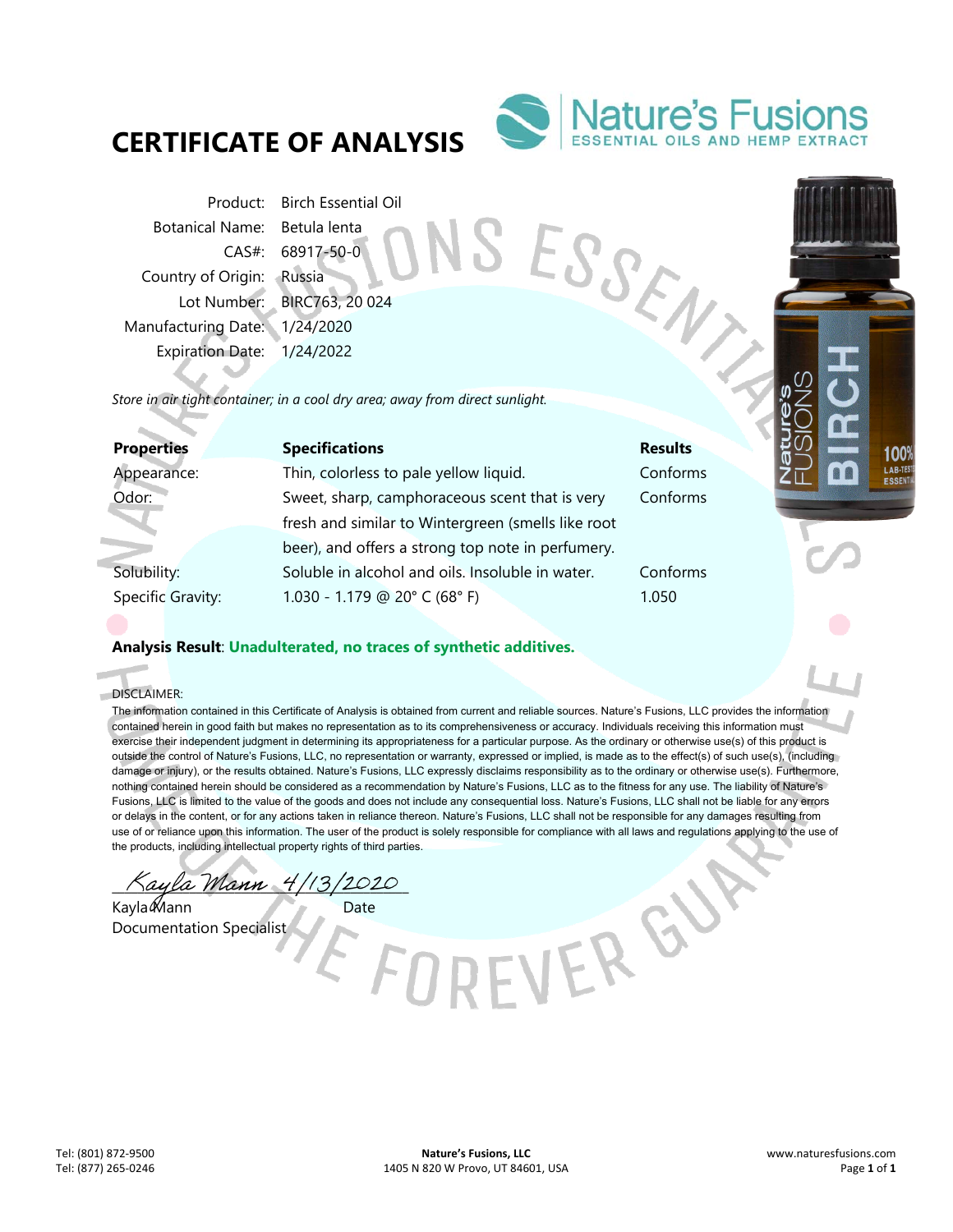



Product: Birch Essential Oil Botanical Name: Betula lenta CAS#: 68917-50-0 Country of Origin: Russia Lot Number: BIRC763 19151 Manufacturing Date: 4/1/2019 Expiration Date: 4/1/2021

*Store in air tight container; in a cool dry area; away from direct sunlight.* 

| <b>Properties</b> | <b>Specifications</b>                              | <b>Results</b> |
|-------------------|----------------------------------------------------|----------------|
| Appearance:       | Thin, colorless to pale yellow liquid.             | Conforms       |
| Odor:             | Sweet, sharp, camphoraceous scent that is very     | Conforms       |
|                   | fresh and similar to Wintergreen (smells like root |                |
|                   | beer), and offers a strong top note in perfumery.  |                |
| Solubility:       | Soluble in alcohol and oils. Insoluble in water.   | Conforms       |
| Specific Gravity: | 1.030 - 1.179 @ 20° C (68° F)                      | 1.050          |

### **Analysis Result**: **Unadulterated, no traces of synthetic additives.**

#### DISCLAIMER:

The information contained in this Certificate of Analysis is obtained from current and reliable sources. Nature's Fusions, LLC provides the information contained herein in good faith but makes no representation as to its comprehensiveness or accuracy. Individuals receiving this information must exercise their independent judgment in determining its appropriateness for a particular purpose. As the ordinary or otherwise use(s) of this product is outside the control of Nature's Fusions, LLC, no representation or warranty, expressed or implied, is made as to the effect(s) of such use(s), (including damage or injury), or the results obtained. Nature's Fusions, LLC expressly disclaims responsibility as to the ordinary or otherwise use(s). Furthermore, nothing contained herein should be considered as a recommendation by Nature's Fusions, LLC as to the fitness for any use. The liability of Nature's Fusions, LLC is limited to the value of the goods and does not include any consequential loss. Nature's Fusions, LLC shall not be liable for any errors or delays in the content, or for any actions taken in reliance thereon. Nature's Fusions, LLC shall not be responsible for any damages resulting from use of or reliance upon this information. The user of the product is solely responsible for compliance with all laws and regulations applying to the use of the products, including intellectual property rights of third parties.

 $\land$ ayla Mann (2/18/2019)

Kayla Mann Date Documentation Specialist

100